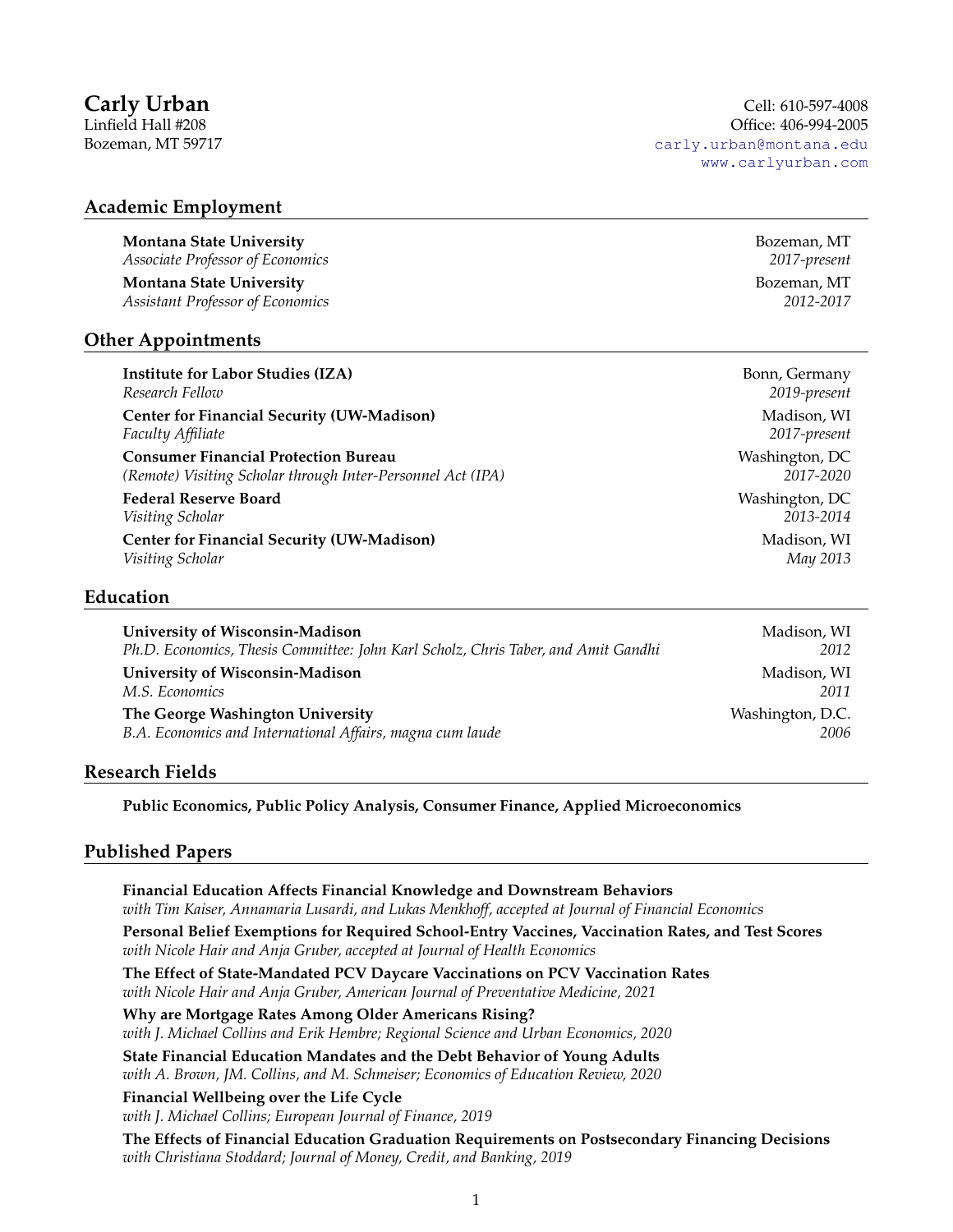**The Effects of a Foreclosure Moratorium on Loan Repayment Behaviors** *with J. Michael Collins; Regional Science and Urban Economics, 2018* **Student Loans and Academic Performance** *with Christiana Stoddard and Maximilian Schemiser; Journal of Consumer Affairs, 2018* **Does Negative Advertising Affect Giving Behavior? Evidence from Campaign Contributions** *with Sarah Niebler; Journal of Public Economics, 2017* **Perspectives on Evaluation in Financial Education: Landscape, Issues, and Studies** *with W. Walstad, C. Asarta, E. Breitbach, W. Bosshardt, J. Heath, B. O'Neill, J. Wagner, J. Xiao; J. of Economic Education, 2017 \*\*\*Second Author* **Does Salient Student Loan Information Affect College Students' Academic and Borrowing Behavior?** *with Christiana Stoddard and Maximilian Schmeiser; Economics of Education Review, 2016* **The Role of Information on Retirement Planning: Evidence from a Field Study** *with J. Michael Collins; Economic Inquiry, 2016* **Negative Advertising and Political Competition** *with Amit Gandhi and Daniela Iorio; Journal of Law, Economics, and Organization, 2015* **Local Economic Growth from Primary Election Spending** *with Rebecca Lessem; Economic Journal, 2015* **Rolling the Dice on Foreclosure Prevention: Differences Across Mortgage Servicers in Loan Cure Rates** *with J. Michael Collins and Carolina Reid; Housing Policy Debate, 2015* **Student Loan Information Provision and Academic Choices** *with Max Schmeiser and Christiana Stoddard; American Economic Review Papers & Proceedings 2016* 106 : 324 − 328*.* **Mandatory Mediation Laws and the Renegotiation Mortgage Contracts** *with J. Michael Collins; Economic Journal 2015 125:589,* 1734 − 1763 **Mortgage Loan Modifications and Differential Outcomes by Race** *with J. Michael Collins and Carolina Reid; Cityscape 2015 15:1,* 164 − 187 **The Dark Side of Sunshine: Regulatory Oversight and Status Quo Bias** *with J. Michael Collins; Journal of Economics, Behavior, and Organization 2014 107-B:*470 − 486 **Is Smoking Inferior? Evidence from Variation in the Earned Income Tax Credit** *with Donald Kenkel and Maximilian Schmeiser; Journal of Human Resources 2014 49:4,* 1094 − 1120 **Dollars on the Sidewalk: Should U.S. Presidential Candidates Advertise in Uncontested States?** *with Sarah Niebler; American Journal of Political Science 2014 58:2, 322*−*336* **Protecting Minority Homeowners: Race, Foreclosure Counseling, and Mortgage Modifications** *with Maximilian Schmeiser and J. Michael Collins; Journal of Consumer Affairs 2013 47:2, 289*−*310* **Working Papers The Effect of Local House Prices on Campaign Contributions** *with Rebecca Lessem and Sarah Niebler, Under Review*

**Housing Assistance and SSI** *with Erik Hembre, Reject and Resubmit at Journal of Urban Economics*

**Does State-Mandated Financial Education Affect Financial Wellbeing?** *with Jeremy Burke and J. Michael Collins, Under Review*

**Partisan Gerrymandering and Turnout** *with Daniel Jones and Neil Silveus, Under Review*

**Minor Bank Account Laws, Account Ownership, and Downstream Behaviors** *with J. Michael Collins and Jeff Larrimore, Under Review*

**Do High Schools Choose Financial Education Policies Based on Their Neighbors?** *with Allison Luedtke, Under Review*

**Access to Mental Health Resources and SS(D)I Participation** *with Isaac Swensen*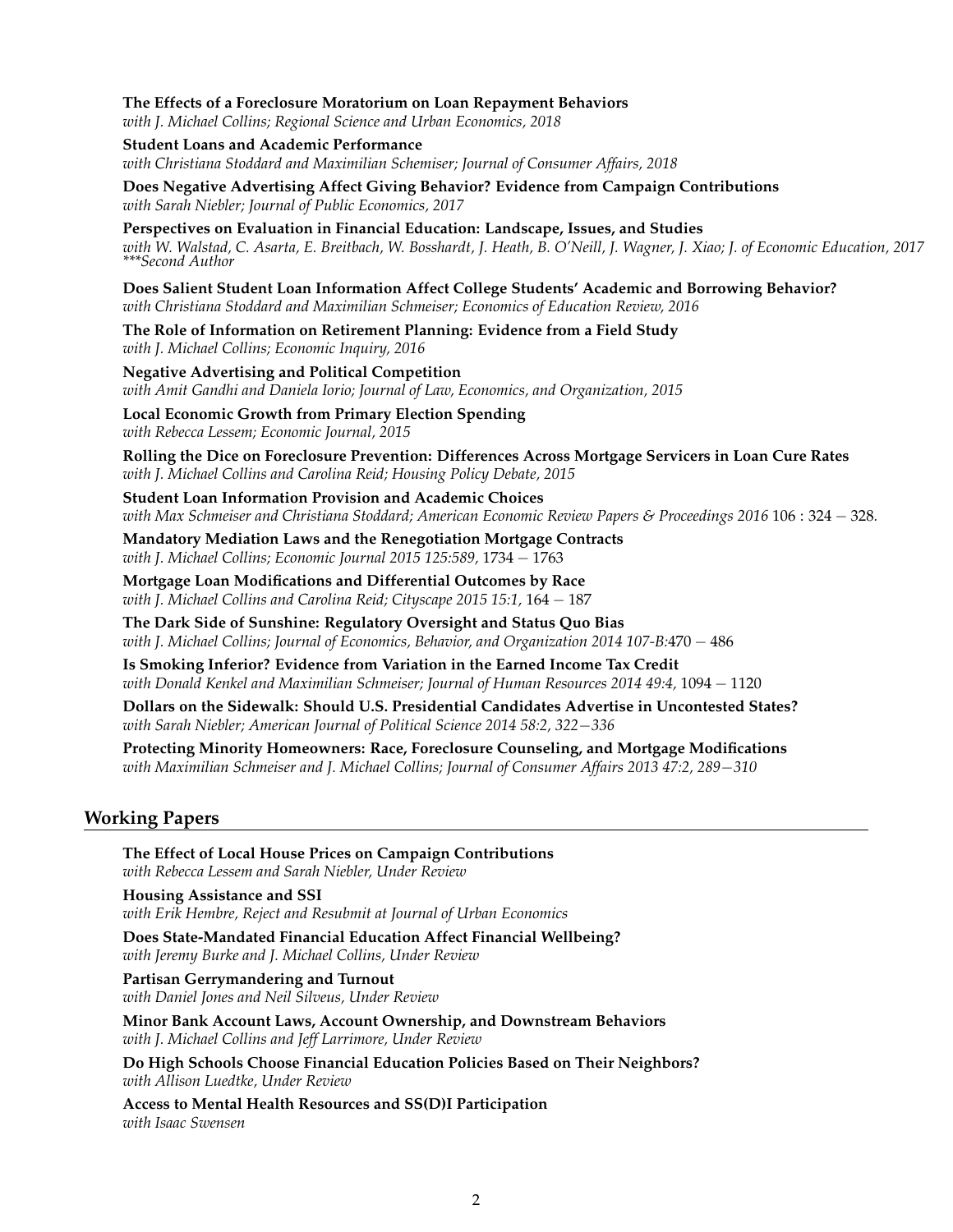# **Policy Briefs**

- Financial Education in US High Schools: 2020-2021 Academic Year
- How Confident are Potential Personal Finance Teachers?
- How Does Financial Education in High School Affect the Subjective Financial Well-being of Adults?
- Financial Education in High Schools Across America
- State Financial Education Mandates: It's All in the Implementation
- Better Borrowing: How State-Mandated Financial Education Drives College Financing Behavior
- Workplace Financial Education's Effects on Retirement Planning

# **Grants and Awards**

| "Access to a local public housing authority office and SSI participation"                                                                                                                            |                              |
|------------------------------------------------------------------------------------------------------------------------------------------------------------------------------------------------------|------------------------------|
| Center for Financial Security RDRC Grant (through Social Security Administration), \$27,524                                                                                                          | 2021                         |
| "Career and Technical Education (CTEx) Lab Grant"                                                                                                                                                    | w the CTEx Team              |
| Smith Richardson Foundation Cross-State Lab Grant, MSU portion: \$74,442                                                                                                                             | 2021-2022                    |
| "Access to Mental Health Resources and SSI"<br>Center for Financial Security RDRC Grant (through Social Security Administration), \$113,438                                                          | w Isaac Swensen<br>2020-2021 |
| "Financial Education and Retirement Savings"<br>TIAA Foundation, \$62,000                                                                                                                            | w Melody Harvey<br>2020-2021 |
| "Financial Education Requirements by School District"<br>NextGen Personal Finance, \$111,000                                                                                                         | 2019-2021                    |
| "Housing Assistance and SSI Participation"<br>Center for Financial Security RDRC Grant (through Social Security Administration), \$142,507                                                           | w Erik Hembre<br>2019-2020   |
| "The Financial Capability of Young Adults Not Attaining Postsecondary Education" w J Michael Collins<br>FINRA Investor Education Foundation, \$124,846                                               | 2019-2020                    |
| "Housing Assistance and SSI Caseload Shifting"<br>Center for Financial Security RDRC Grant (through Social Security Administration), \$44,505                                                        | w Erik Hembre<br>2018-2019   |
| "School-entry Vaccination Laws, Non-Medical Exemptions, and Academic Achievement" w Nicole Hair<br>Russel Sage Foundation (Small Grants in the Educational Opportunity Monitoring Project), \$20,000 | 2018-2019                    |
| "Youth Bank Accounts and Later-in-Life Financial and Economic Self-Sufficiency" w J Michael Collins<br>Center for Financial Education and Capability (BBVA), $\in$ 10,000                            | 2018-2019                    |
| "The Effects of Financial Education on Postsecondary Education Outcomes" w C. Stoddard<br>National Endowment for Financial Education, \$153,429                                                      | 2017-2018                    |
| "Financial Education Research"<br>U.S. Consumer Financial Protection Bureau, \$118,000                                                                                                               | 2017-2020                    |
| Best paper award for "Negative Advertising and Political Competition"<br><b>JLEO</b>                                                                                                                 | 2016                         |
| "Student Loans: the Great Equalizer or Another Hurdle for Low Income Students?"<br>Spencer Foundation, \$45,491                                                                                      | w C. Stoddard<br>2016        |
| Oliver E. Williamson Prize with Amit Gandhi and Daniela Iorio<br>Best Article in the Journal of Law, Economics, & Organization Accepted in 2015                                                      | 2016                         |
| Steven H. Sandell Award<br>Social Security Administration, through Boston College Center For Retirement Research                                                                                     | w Collins & Hembre<br>2016   |
| Statewide Longitudinal Data System Grant with MT Office of Public Instruction<br>Dept of Education, \$252,725 (total amount: \$3,483,163)                                                            | w C. Stoddard<br>2015-2019   |
| <b>Research Enhancement Award</b><br>Montana State Univ, \$800                                                                                                                                       | 2015                         |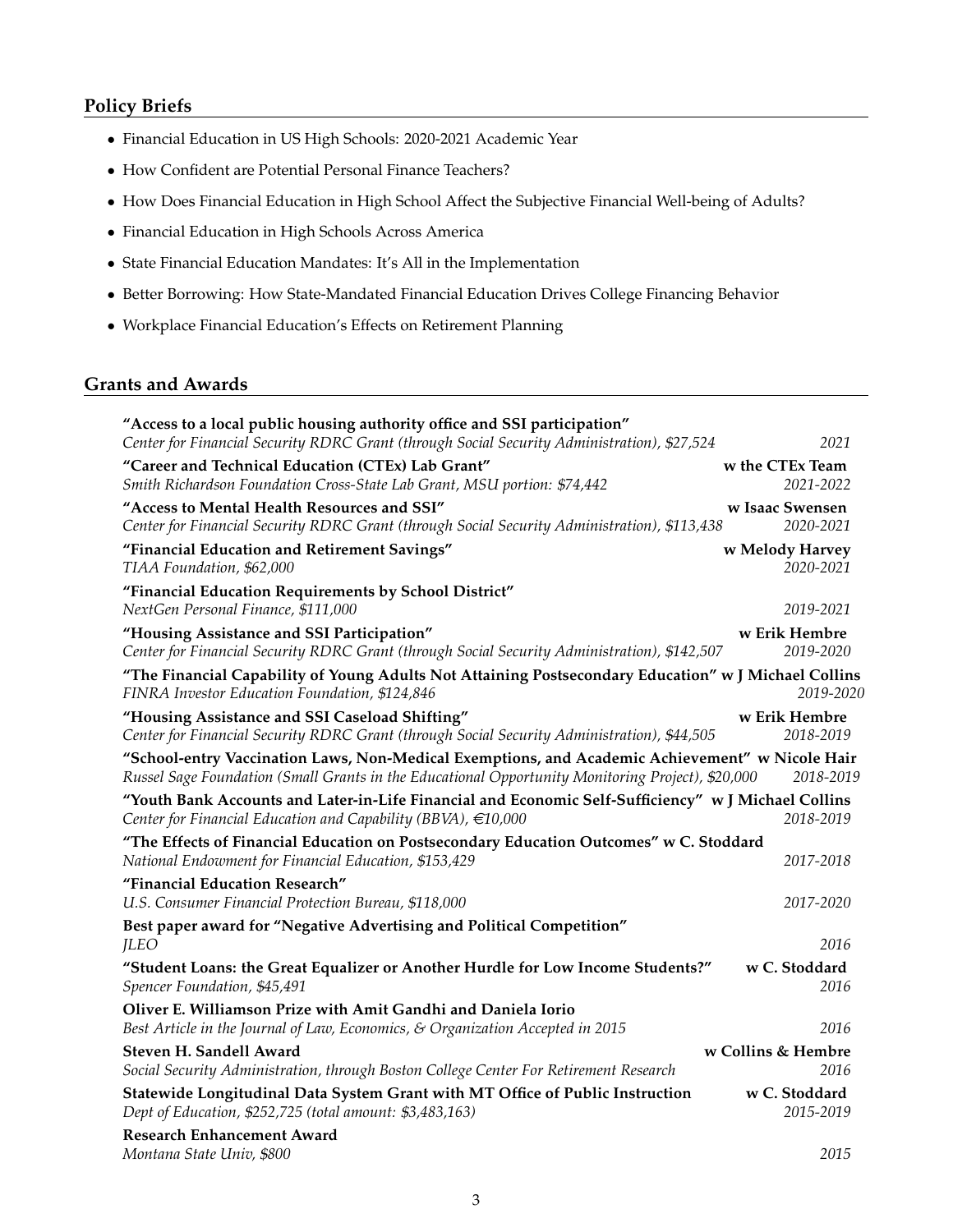| for "Student Loans, Financial Counseling, and Economic Opportunity"<br>Spencer Foundation, \$35,804                  | w C. Stoddard<br>2015-2016 |
|----------------------------------------------------------------------------------------------------------------------|----------------------------|
| <b>Faculty Excellence Grant</b><br>Montana State Univ, \$4,390                                                       | 2014                       |
| PI for "State Financial Education Mandates and Later-Life Outcomes"<br>FINRA Investor Education Foundation; \$71,807 | 2014-2015                  |
| <b>Faculty Excellence Grant</b><br>Montana State Univ, \$4,090                                                       | 2013                       |
| <b>Scholarship and Creativity Grant</b><br>Montana State Univ, \$2,885                                               | 2013                       |
| <b>Research Enhancement Award</b><br>Montana State Univ, \$1,200                                                     | 2012                       |
| Mildred Potter Hovland Journal Article Prize Scholarship<br>UW-Madison, \$750                                        | 2011                       |
| <b>Gengler Dissertation Fellowship</b><br>UW-Madison                                                                 | 2011-2012                  |
| <b>Christensen Award in Empirical Economics</b><br>UW-Madison, \$5,000                                               | 2011                       |
| <b>University Housing Honored Teaching Award</b><br>UW-Madison, student-voted                                        | 2009                       |
| <b>Academic Conference, Seminar, &amp; Policy Presentations</b>                                                      |                            |

- **2020-2021:** Association of Public Policy and Management Annual Conference, Retirement and Disability Research Consortium Annual Conference, University of Wisconsin-Madison Household Finance Seminar, Federal Reserve Bank of New York
- **2019-2020:** Texas A&M, University of Wisconsin-Madison RDRC Conference, CSU-Fullerton, FINRA Foundation Board of Directors, CFPB Financial Wellbeing Conference, Retirement and Savings Institute HEC Montreal
- **2018-2019:** EduFin Summit (Buenos Aires), University of Glasgow, IFIN Responsible Finance for Good: Financial literacy, financial technology, and their interactions, AEA Annual Conference, Household Finance Scholars Seminar Series, Cherry Blossom Financial Education Institute
- **2017-2018:** UC-Irvine Economic Self-Sufficiency Policy Research Institute, Montana Data Use Conference, Presentation to the Financial Literacy Education Commission sponsored by the US Treasury Dept, San Diego State University, ACCI Annual Conference, Public Choice Annual Conference
- **2016-2017:** APPAM, Household Finance Working Group (UW-Madison), University of Kentucky Martin School, the George Washington University, University of Georgia, Middlebury College, University of Oregon, University of Wisconsin-Madison Economics Alumni Conference, AEA Annual Conference (discussant), Financial Literacy and Education Commission (FLEC) sponsored by the US Treasury Dept.
- **2015-2016:** APPAM, AEA Public Economic Session for the Committee on the Status of Women in the Economics Profession, Cherry Blossom Financial Education Institute, Council for Economic Education, University of Illinois at Chicago, Boulder Summer Conference on Consumer Financial Decision Making, Institute for Research on Poverty Summer Conference
- **2014-2015:** Clemson University, the Federal Reserve Board, APPAM, AEAs, Simon Fraser University, Cherry Blossom Financial Education Institute
- **2013-2014:** Public Choice, The George Washington University, Western Economic Association Annual Meetings, Boulder Summer Conference on Consumer Financial Decision Making, Montana State University
- **2012-2013:** APPAM, Midwest Economic Association
- **2011-2012:** UW-Madison Public Seminar, University of Hawaii at Manoa, Stanford Institute for Economic Policy Research, University of Montana, Montana State University, University of South Carolina, Oxford University, Boulder Summer Conference on Consumer Financial Decision Making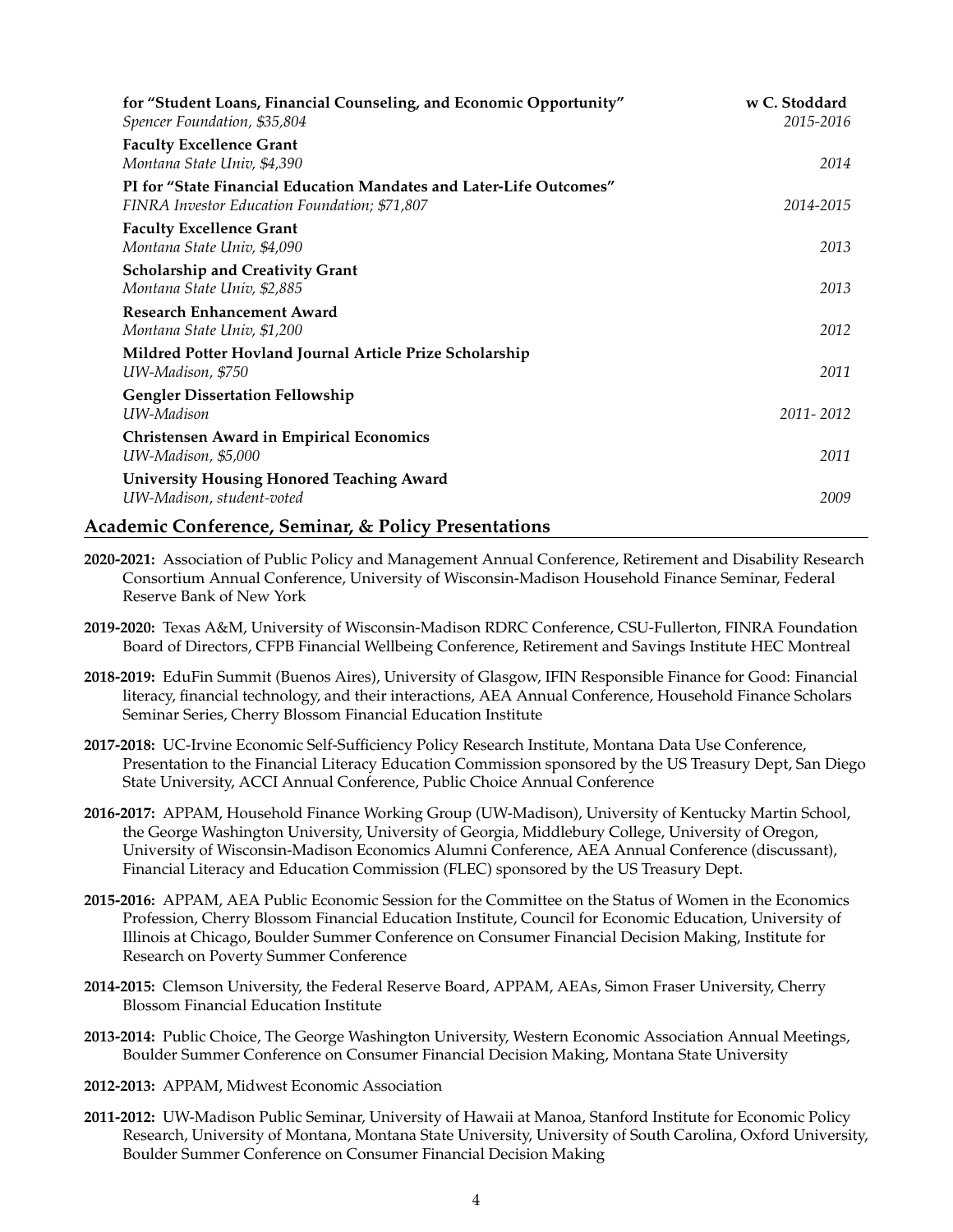**2010-2011:** UW-Madison Public Seminar, UW-Whitewater Seminar Series, Association of Public Policy and Management (APPAM) Annual Meetings, Wisconsin Economics Association (WEA), Midwest Economics Association, Institute for Research on Poverty-Ridge Workshop

# **Teaching Experience**

### **Masters Students Advised at MSU**:

Main Advisor: Christian Cox (2015), current PhD student at Michigan State Univ On Committee: Neil Silveus (2017), current PhD student at Univ of Pittsburgh Main Advisor: Lev Parker (2019), Channel Strategy and Business Development at Riviera Partners On Committee: Kate Salemo (2020), Research Manager & Analyst at JG Research and Evaluation

| <b>Independent Study</b>                                        | <b>MSU</b>         |
|-----------------------------------------------------------------|--------------------|
| Ben Moscona Topic: Advanced Topics in Macroeconomics            | 2020               |
| <b>Independent Study</b>                                        | <b>MSU</b>         |
| Andrea Creel Topic: Intermediate Macroeconomics with Calculus   | 2016               |
| <b>Independent Study</b>                                        | <b>MSU</b>         |
| Connor Menninger Topic: Econometrics Research                   | 2016               |
| <b>ECNS 101</b>                                                 | MSU                |
| Economic Way of Thinking                                        | 2012-2015          |
| <b>ECNS 403</b>                                                 | MSU                |
| Econometrics                                                    | 2013-2020          |
| <b>ECNS 303</b>                                                 | MSU                |
| Intermediate Macroeconomics with Calculus                       | 2015-2021          |
| <b>ECNS 301</b>                                                 | MSU                |
| Intermediate Microeconomics with Calculus                       | 2014, 2016         |
| <b>Independent Study</b>                                        | MSU                |
| Joseph Thiel, Topic: Econometrics                               | 2013               |
| <b>Graduate Teaching Assistant</b>                              | Univ of Pittsburgh |
| Economics for Public Affairs, Graduate School of Public Affairs | $2007 - 2008$      |

# **Selected Media Coverage**

**Quotes on the Montana Economy:** Montana Public Radio, "Gianforte's Goal: One Year, 10,000 Jobs, 50K Salaries," June 22, 2021.

Montana Public Radio, "Paycheck Protection Program's Funds Exhausted," May 6, 2021.

Montana Public Radio, "Meals out, housing, groceries, a pet iguana, concert tickets, video games," May 6, 2021.

Bozeman Daily Chronicle, "Spreading its wings: How BZN became Montana?s busiest airport," March 28, 2021.

Bozeman Daily Chronicle, "'Crisis point': How the Gallatin Valley?s hot housing market leaves people behind," Sept 27, 2020.

Bozeman Daily Chronicle, "Aid bill offers small businesses payroll cash, but money could run out fast," April 1, 2020.

Bozeman Daily Chronicle, "What it means to be well-connected: exploring the economic impact of Bozeman's growing airport" September 30, 2018.

### **The Effects of Financial Education Graduation Requirements on Postsecondary Financing Decisions:** MONEY,

"A Simple Way to Get Students to Borrow More Responsibly, According to New Research," March 5, 2019. VA Public Radio, "Virginia gets High Grade for Financial Education," April 26, 2019.

Value Penguin, "Personal Finance Courses Help Students Get Better College Funding, Study Finds," March 7, 2019.

American Prospect, " As Consumer Protections Dwindle, Schools Push Financial Literacy," June 10, 2019. Wall Street Journal, "Schools Aim to Teach Teens Financial Savvy," March 23, 2019. Arroyo Monthly Magazine, "DOLLARS AND SENSE: Educators are being urged to offer financial literacy courses that could help avoid future student loan catastrophes, " August 19, 2019.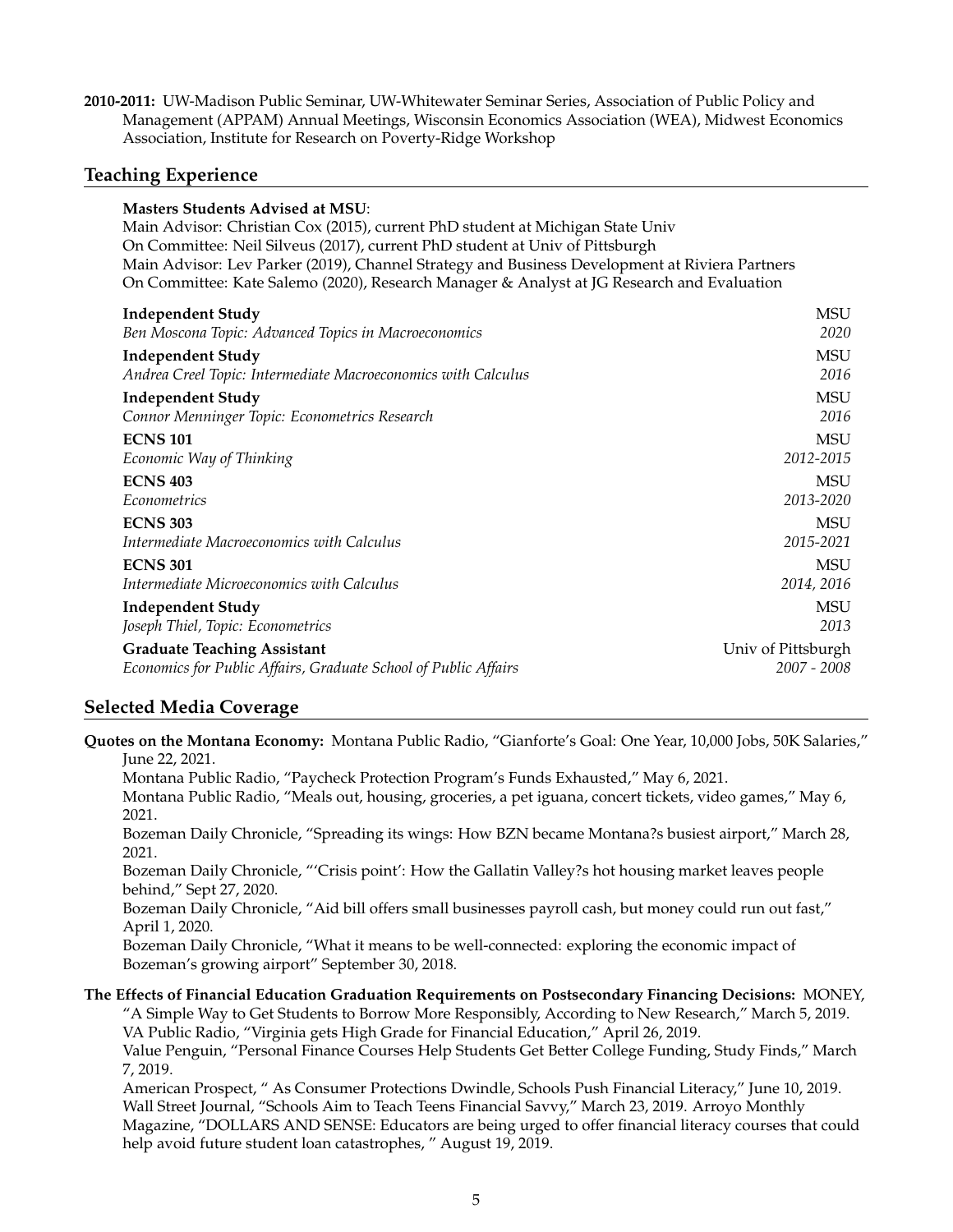- **Why are Mortgage Rates Among Older Americans Rising?:** Housing Wire, "Why are more seniors holding onto mortgage debt?" September 17, 2018.
- **Student Loans and Academic Performance:** The Boston Globe, "Uncommon Knowledge: Follow the money," Jan 26, 2018.
- **Negative Advertising and Political Competition:** The News Lens, "Enlightenment from US Presidential Elections: 'Squid war' of political discredit stems from the bipartisan dominance" Nov 11, 2016. London School of Economics US Centre Blog, "Why a viable third party might lead to less negative political advertising in campaigns," Jan 7, 2016.
- **Local Economic Growth from Primary Election Spending:** Colorado Public Radio Interview, "Colorado Votes: Long Campaigns Come to a Whirlwind End," Nov 5, 2012.
- **The Dark Side of Sunshine: Regulatory Oversight and the Status Quo Bias:** National Public Radio Interview, "The Unintended Consequences of a Program Designed To Help Homeowners," July 2015.
- **Mandatory Mediation and the Renegotiation of Mortgage Contracts:** Royal Economic Society Blog, "Mortgage Defaults: Evidence from Florida on the benefits for all of mandatory mediation between borrowers and lenders," Dec 2015.
- **Is Smoking Inferior? Evidence from Variation in the Earned Income Tax Credit:** Vox, "How an anti-poverty policy can hurt poor people's health," May 8, 2014.
- **Dollars on the Sidewalk: Should US Presidential Candidates Advertise in Uncontested States?** NPR, "The Social Science Research Behind Political Campaign Ads," Oct 28, 2016. Kennedy School Journalist's Resource, "Journalists, catch up on political science research trends! A wonky guide to early Election 2016," July 25, 2015.
- **State Financial Education Mandates and the Credit Behavior of Young Adults:** Philadelphia Business Journal, "Businesses should not ignore the ROI of financial education," Apr 5, 2019.

TIME, "New Findings About Kids and Money That Your School Can't Ignore," Feb 6, 2015. NY Daily News, "Students taking financial education courses have better credit: study," Feb 6, 2015. Business Wire, "FINRA Foundation-Funded Study Documents Effectiveness of State Financial Education Mandates," Feb 5, 2015.

Market Watch, "FINRA Foundation-Funded Study Documents Effectiveness of State Financial Education Mandates," Feb 5, 2015.

Albuquerque Business First, "Texas young adults outperform New Mexico's in financial literacy, FINRA finds," Feb 5, 2015.

Huffington Post, "Proof That State-Mandated Financial Education Programs Work," June 16, 2015. Montana State University Press Release, "MSU professor's study finds financial education programs improve credit outcomes for young adults," March 2, 2015.

badcredit.org, "Study: State-Mandated Financial Education Helps Raise Credit Scores," Oct 27, 2014. Couer D'Alene Press, "The buck stops here, CDA School District developing expanded financial education for students," Oct 15, 2015.

**Does Salient Student Loan Information Affect College Students' Academic and Borrowing Behavior?** Market Watch, "Students need more than information to change their borrowing habits," July 12, 2016. Bloomberg News, "How Montana State Educates Students on College Debt," Oct 14, 2015. Montana State University Press Release, "MSU program to reduce student debt through education receives national attention," Oct 16, 2015.

Montana State University News, "MSU professors partner with Montana Office of Public Instruction to research effect of high school financial education classes on student borrowing," Jan 21, 2016.

# **Other interviews** NPR, "Credit: What's in your wallet?" Aug 21, 2015.

Bloomberg Politics, "No One Hates Political Ads More Than Car Dealers," Jan 8, 2016. Interviewed on abc Fox Montana, "Obama Set To Raise Minimum Wage For Federal Contract Workers," Jan 29, 2014.

# **Other Writing**